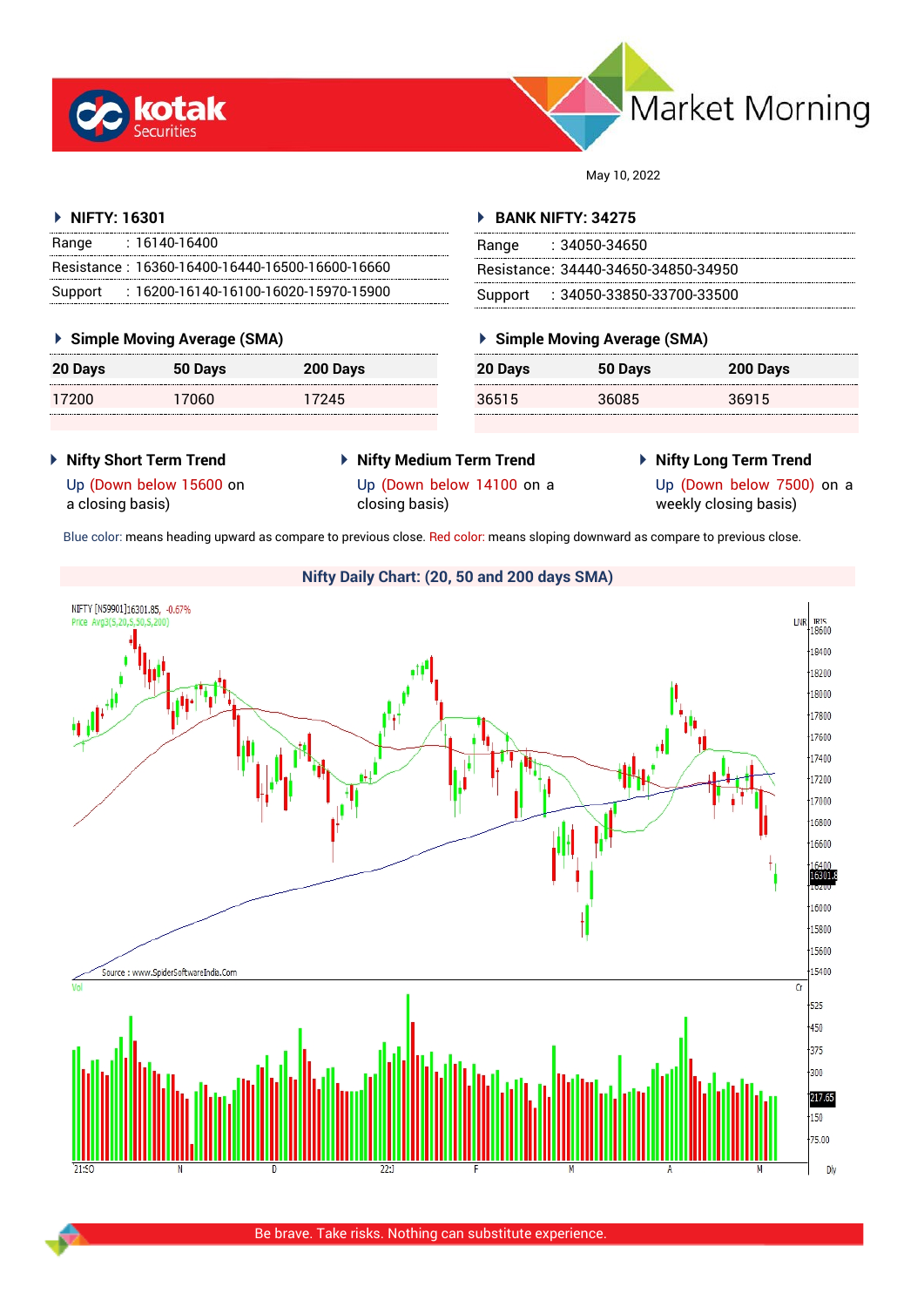#### **Market Analysis**

down 107 points while Sensex was down 343 points. Among sectors, energy, media and PSU banks fell over 2 **Nifty/Sensex Daily View:** On Monday, benchmark indices continued the weak momentum, with the Nifty closing per cent, while some select IT stocks saw buying.

Technically, the short term structure of the market is still on the weaker side, but a strong possibility of a quick pullback rally due to oversold conditions cannot be ruled out. On the intraday chart, the index showed some recovery from the day's lows. Nifty/Sensex recovered more than 165/550 points from the day's low. We are of the view that the larger market pattern is still on the downside but if the index remains above 16200/54150 then pullback formation is likely to continue till 16450-16550/55000-55300. On the other hand, a fresh round of selling is possible below 16200/54150 and below that the index may touch 16140-16000/54000-53600 levels.

The strategy should be to place an opposite bet of initiating a long trade between the 16020 and 15970 levels. Keep a stop loss at 15900 for the same. Technology and select financial stocks need to be on the watch list to take short-term trades.

### **RATING SCALE (PRIVATE CLIENT GROUP)**

**BUY** – A condition that indicates a good time to buy a stock. The exact circumstances of the signal will be determined by the indicator that an analyst is using. **SELL** – A condition that indicates a good time to sell a stock. The exact circumstances of the signal will be determined by the indicator that an analyst is using. **Stop Loss Order** – An instruction to the broker to buy or sell stock when it trades beyond a specified price. They serve to either protect your profits or limit your losses.

#### **FUNDAMENTAL RESEARCH TEAM (PRIVATE CLIENT GROUP)**

Head of Research Auto & Auto Ancillary Transportation, Paints, FMCG Banking & Finance [shrikant.chouhan@kotak.com](mailto:shrikant.chouhan@kotak.com) arun.agarwal@kotak.com agarwal.amit@kotak.com Hemali.Dhame@kotak.com

**Jatin Damania Purvi Shah Rini Mehta K. Kathirvelu** Metals & Mining, Midcap **Research Associate** Research Associate Support Executive jatin.damania@kotak.com [purvi.shah@kotak.com](mailto:purvi.shah@kotak.com) rini.mehta@kotak.com [k.kathirvelu@kotak.com](mailto:k.kathirvelu@kotak.com) +91 22 6218 6440 +91 22 6218 6432 +91 80801 97299 +91 22 6218 6427

**Sumit Pokharna Pankaj Kumar** 

Oil and Gas, Information Tech Construction, Capital Goods & Midcaps sumit.pokharna@kotak.com pankajr.kumar@kotak.com +91 22 6218 6438 +91 22 6218 6434

**Shrikant Chouhan Arun Agarwal Amit Agarwal, CFA Hemali Dhame** +91 22 6218 5408 +91 22 6218 6443 +91 22 6218 6439 +91 22 6218 6433

#### **TECHNICAL RESEARCH TEAM (PRIVATE CLIENT GROUP)**

**Shrikant Chouhan Amol Athawale Sayed Haider**

[shrikant.chouhan@kotak.com](mailto:shrikant.chouhan@kotak.com) [amol.athawale@kotak.com](mailto:amol.athawale@kotak.com) Research Associate +91 22 6218 5408 +91 20 6620 3350 [sayed.haider@kotak.com](mailto:sayed.haider@kotak.com)

+91 22 62185498

#### **DERIVATIVES RESEARCH TEAM (PRIVATE CLIENT GROUP)**

+91 22 6218 5497 +91 33 6615 6273

**Sahaj Agrawal Prashanth Lalu Prasenjit Biswas, CMT, CFTe** [sahaj.agrawal@kotak.com](mailto:sahaj.agrawal@kotak.com) [prashanth.lalu@kotak.com](mailto:prashanth.lalu@kotak.com) [prasenjit.biswas@kotak.com](mailto:prasenjit.biswas@kotak.com)